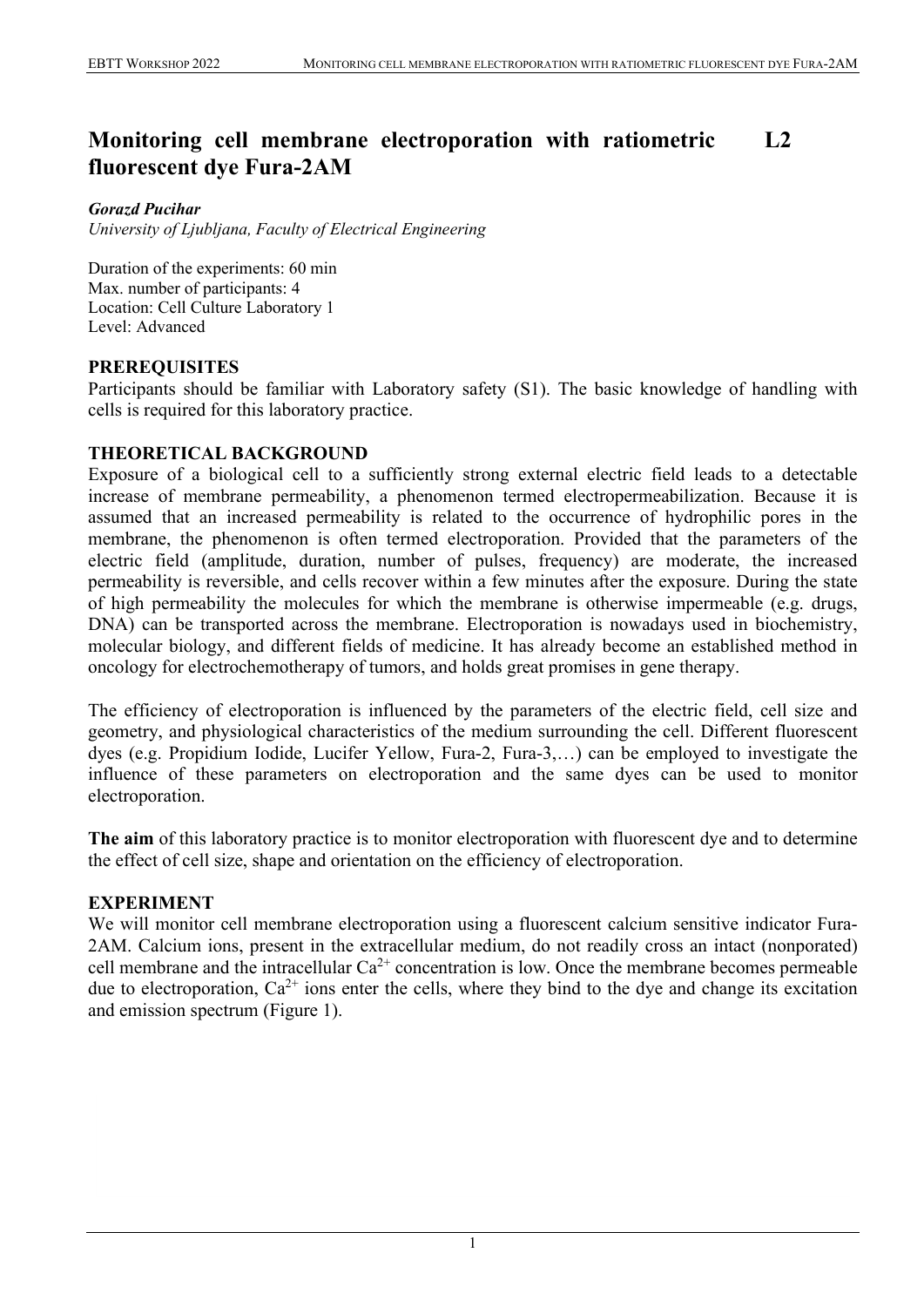

**Figure 1:** (A) Fluorescence excitation spectra of Fura-2 for different concentrations of  $Ca^{2+}$  (image from *http://probes.invitrogen.com/handbook/figures/0554.html*). (B) Schematic of the experiment.

**Protocol:** The experiments will be performed on Chinese hamster ovary cells (CHO) grown in Lab-Tek chambers (Nunc, Germany) in culture medium HAM-F12 supplemented with 10% fetal bovine serum, L-glutamine (all three from Sigma-Aldrich) and antibiotics. Plate  $1.5 \times 10^5$  cells on cover glass of Lab-Tek chamber and keep them for 12-16 hours in the incubator. Before experiments, replace the culture medium with fresh medium containing  $2 \mu M$  Fura-2 AM (Life Technologies). After 25-30 minutes of incubation at 37°C wash the excess dye and leave 1.5 ml of culture medium in the chamber. Place the chamber under a fluorescence microscope (Zeiss AxioVert 200) and use ×63LD objective. Insert two parallel Pt/Ir wire electrodes with a 4 mm distance between them to the bottom of the chamber. Acquire the images using a cooled CCD camera (VisiCam 1280) and MetaFluor 7.7.5 software (Molecular Devices).

Using a BetaTech device, deliver one electric pulse of 100 μs with voltages varying from 150 to 300 V. Immediately after the pulse, acquire two fluorescence images of cells at 540 nm, one after excitation with 340 nm and the other after excitation with 380 nm. Divide these two images in MetaFluor to obtain the ratio image  $(R = F_{340}/F_{380})$ . Wait for 5 minutes and apply pulse with a higher amplitude. After each pulse, determine which cells are being electroporated (Figure 2). Observe, which cells become electroporated at lower and which at higher pulse amplitudes.



**Figure 2:** Cells stained with Fura-2AM and exposed to electric pulse with increasing amplitude.

#### **FURTHER READING:**

Neumann, E., S. Kakorin, and K. Toensing. Fundamentals of electroporative delivery of drugs and genes. *Bioelectrochem. Bioenerg.* 48:3-16, 1999.

Teissié, J., and M. P. Rols. An experimental evaluation of the critical potential difference inducing cell membrane electropermeabilization. *Biophys. J.* 65:409-413, 1993.

Grynkiewicz, G., M. Poenie, and R.Y. Tsien. A new generation of Ca<sup>2+</sup> indicators with greatly improved fluorescence properties. *J. Biol. Chem.* 260:3440-3450, 1985.

Teruel M.N., and T. Meyer. Electroporation-induced formation of individual calcium entry sites in the cell body and processes of adherent cells. *Biophys. J.* 73:1785-1796, 1997.

Valič B., Golzio M., Pavlin M., Schatz A., Faurie C., Gabriel B., Teissié J., Rols M.P., and Miklavčič D. Effect of electric field induced transmembrane potential on spheroidal cells: theory and experiment. *Eur. Biophys. J.* 32: 519-528, 2003.

Towhidi L., Kotnik T., Pucihar G., Firoozabadi S.M.P., Mozdarani H., Miklavčič D. Variability of the minimal transmembrane voltage resulting in detectable membrane electroporation. *Electromagn. Biol. Med.* 27: 372-385, 2008.

Pucihar G., Krmelj J., Reberšek M., Batista Napotnik T., Miklavčič D. Equivalent pulse parameters for electroporation. *IEEE T. Biomed. Eng.* 58: 3279-3288, 2011.